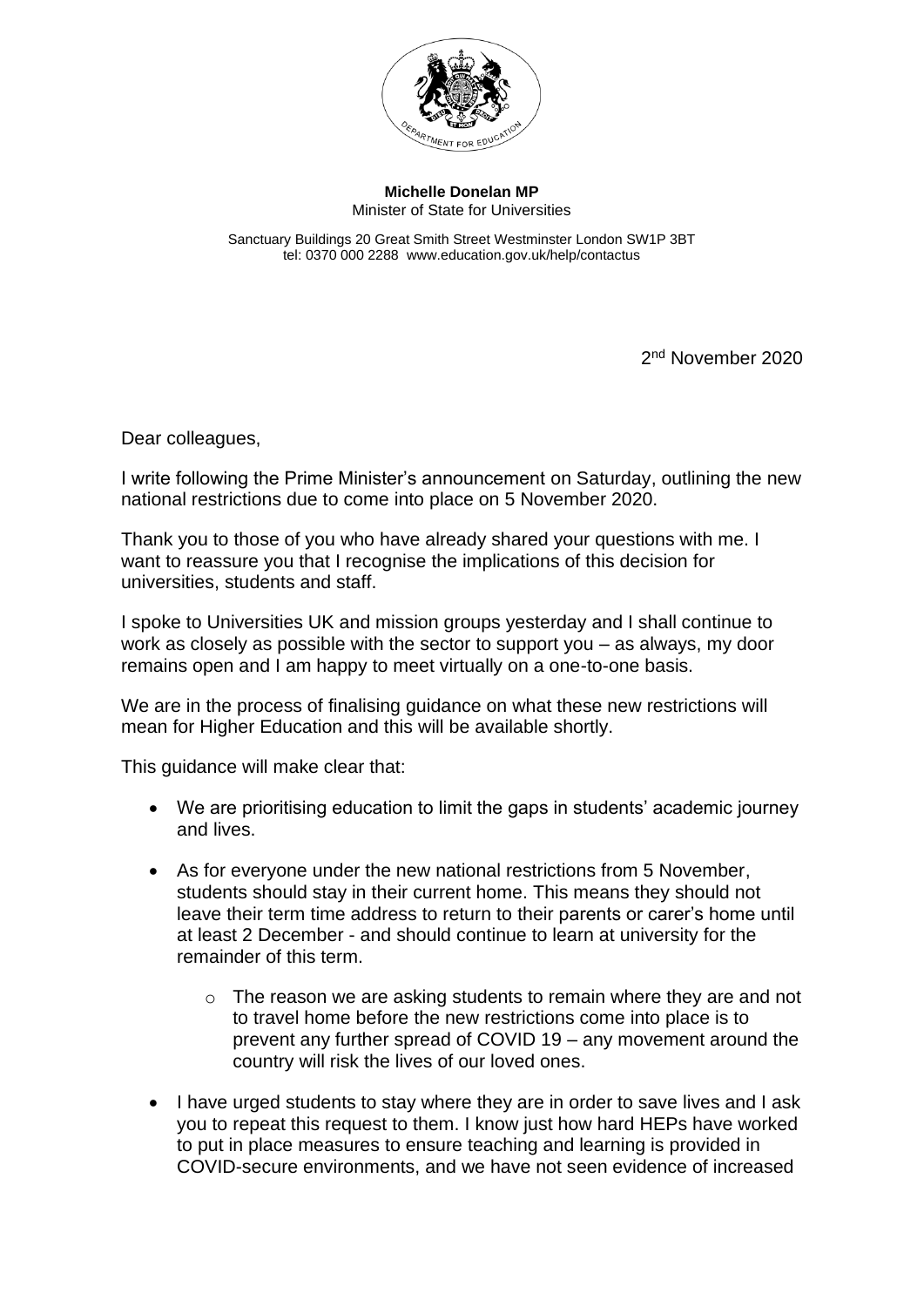transmission within these environments. This supports our decision to keep universities open.

- We expect you to continue to make informed decisions with your local public health teams on the level of face-to-face teaching and learning to provide, based on appropriate risk-assessments and the needs of students and staff.
- We do not, however, want or expect to see a transition to full online learning during the new national restrictions – this could jeopardise the learning that students receive, as well as risk their mental health and wellbeing. We want you to make informed local decisions whilst ensuring all students have some form of face to face learning, where possible and safe to do so.
- Universities should continue to agree with their local public health teams the appropriate balance of online and in person teaching, based on the overall assessment of the public health risks, including to the mental health of students and the status of local outbreaks.
- As a Government we also expect libraries and study spaces to remain open, where appropriate, with COVID-secure measures in place to support students to continue their studies.
- We have been clear throughout this pandemic that HEPs must at all times maintain the quality of their tuition. If more teaching is moved online, providers must continue to comply with registration conditions relating to quality and standards. This means ensuring that courses provide a highquality academic experience, students are supported and achieve good outcomes, and standards are protected. We have worked with the Office for Students who are regularly reviewing online tuition. We also expect students to continue to be supported and achieve good outcomes, and I would like to reiterate that standards must be maintained.
- This year has been very hard for students and university staff and for this very reason I remind you again of your responsibility when delivering services, including the provision of pastoral support, and taking steps to protect the health, safety and wellbeing of students and staff. I truly believe you are best placed to provide this support and it is vital that these services stay open and available to students in the coming weeks.

We will also continue to work on finalising guidance to set out how students will be able to return home safely at the end of the period of national restriction.

I want to thank you again for everything you are doing to support students during these unprecedented times. I encourage you to contact me or my team if you have any questions or any need further information.